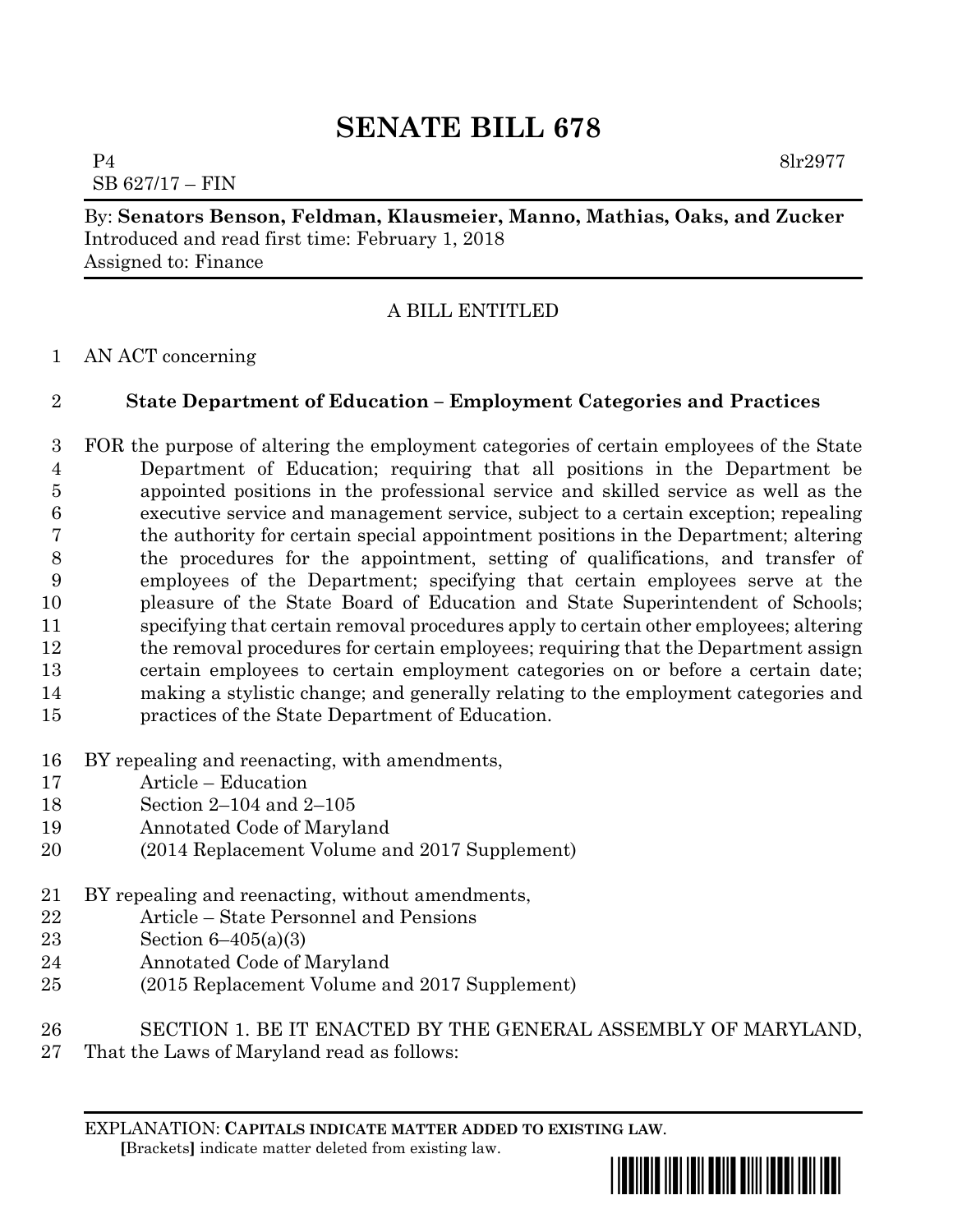|                       | $\overline{2}$<br><b>SENATE BILL 678</b>                                                                                                                                                                                                                                                               |                                                                                                                                                                                                                                 |
|-----------------------|--------------------------------------------------------------------------------------------------------------------------------------------------------------------------------------------------------------------------------------------------------------------------------------------------------|---------------------------------------------------------------------------------------------------------------------------------------------------------------------------------------------------------------------------------|
| $\mathbf 1$           | <b>Article - Education</b>                                                                                                                                                                                                                                                                             |                                                                                                                                                                                                                                 |
| $\overline{2}$        | $2 - 104.$                                                                                                                                                                                                                                                                                             |                                                                                                                                                                                                                                 |
| 3<br>4                | The following [professional assistants] <b>EMPLOYEES</b> shall be appointed to<br>(a)<br><b>POSITIONS IN the Department:</b>                                                                                                                                                                           |                                                                                                                                                                                                                                 |
| $\overline{5}$        | (1)                                                                                                                                                                                                                                                                                                    | No more than three Deputy State Superintendents of Schools;                                                                                                                                                                     |
| $\boldsymbol{6}$<br>7 | (2)<br>State Board and provided in the State budget; and                                                                                                                                                                                                                                               | Any assistant State superintendents and directors authorized by the                                                                                                                                                             |
| 8<br>9                | (3)                                                                                                                                                                                                                                                                                                    | Any other [professional assistants and agents] EMPLOYEES TO FILL<br>POSITIONS authorized by the State Board and provided in the State budget.                                                                                   |
| 10<br>11<br>12        | (I)<br>(b)<br>(1)<br>the Department <sub>[, who</sub> ].                                                                                                                                                                                                                                               | From the nominees proposed by the State Superintendent, the<br>State Board shall appoint all [professional assistants to] EMPLOYEES TO POSITIONS IN                                                                             |
| 13<br>14<br>15<br>16  | EXCEPT AS PROVIDED IN § $6-405(A)(3)$ OF THE STATE<br>(II)<br>PERSONNEL AND PENSIONS ARTICLE, ALL POSITIONS shall be in the executive service,<br>management service, [or special appointments] PROFESSIONAL SERVICE, OR SKILLED<br><b>SERVICE</b> in the State Personnel Management System.           |                                                                                                                                                                                                                                 |
| 17<br>18              | (2)                                                                                                                                                                                                                                                                                                    | With the advice of the State Superintendent, the State Board shall set<br>the qualifications for each [professional] position IN THE DEPARTMENT.                                                                                |
| 19<br>20              | (3)<br>The State Superintendent may transfer [professional assistants]<br><b>EMPLOYEES</b> within the Department as necessary.                                                                                                                                                                         |                                                                                                                                                                                                                                 |
| 21<br>22<br>23        | $\left( \mathrm{c}\right)$<br>(1)                                                                                                                                                                                                                                                                      | All [professional assistants] EMPLOYEES WHO ARE ASSIGNED TO<br>THE EXECUTIVE SERVICE OR MANAGEMENT SERVICE OR WHO ARE SPECIAL<br><b>APPOINTEES</b> shall serve at the pleasure of the State Board and the State Superintendent. |
| 24<br>25<br>26<br>27  | [other professional assistants]<br>All<br>(2)<br><b>EMPLOYEES</b><br><b>THE</b><br>IN<br>PROFESSIONAL OR SKILLED SERVICE shall be removed in accordance with procedures<br>[set by the State Board] SET FORTH IN § 2-105 OF THIS SUBTITLE AND TITLE 11 OF<br>THE STATE PERSONNEL AND PENSIONS ARTICLE. |                                                                                                                                                                                                                                 |
| 28<br>29<br>30        | In addition to the other duties specified in this section, each<br>(d)<br>(1)<br>[professional assistant to] <b>EMPLOYEE IN</b> the Department has the duties assigned to [him]<br>THE EMPLOYEE by the State Superintendent.                                                                           |                                                                                                                                                                                                                                 |
| 31<br>32              | The<br>(2)                                                                                                                                                                                                                                                                                             | Deputy State Superintendent designated by the<br><b>State</b><br>Superintendent or by the State Board is the acting State Superintendent when the State                                                                         |